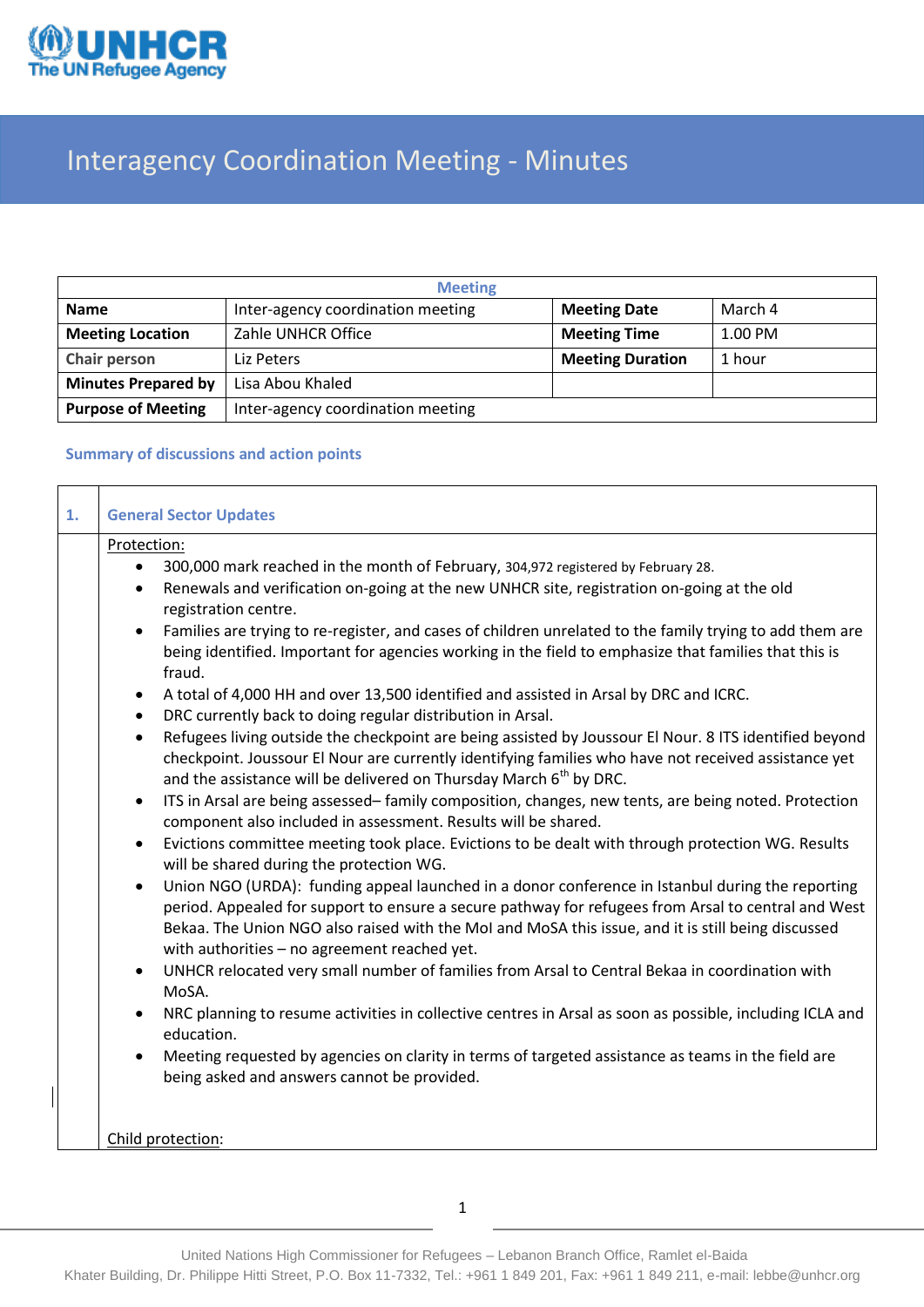

- Coaching by IRC frontline workers for different sectors in Central, West and North Bekaa. SGBV:
	- IWD on March 8. This year's theme is "women inspiring change". Activities will be taking place next week.

### Health:

- IMC planning to start new MMU for Arsal in the coming days. Details will be shared.
- National vaccination campaign to start in April.
- Amel clinic in Arsal currently providing Leishmania treatment.
- Union (URDA) planning to cover all surgeries not covered by UNHCR in all Bekaa (and on a national level), and to also cover the 25% contribution by refugees. More information will be provided and contact details of focal persons per area will be shared too.
- Union (URDA) are also planning to launch 2 MMUs in North Bekaa and 1 in Kamed El Loz, West Bekaa.

### Education:

- NRC seeking to expand outreach activities in ITSs and collective shelters in Karak.
- SCI ALPs have resumed.
- UNHCR is looking into starting new education program in Arsal in coordination with UNICEF, which will also serve as mitigation of child recruitment that might happen.

### Distribution:

- 515 newcomer NFI kits donated by Japan are in the process of being distributed.
- WVI started the NFI and food distribution on the  $5<sup>th</sup>$ .
- WVI will be training local partners to conduct the distribution of NFIs donated by the state of Qatar for the excluded caseload in central and North Bekaa. This way, the local partners will be empowered to act in case of emergency in the future.
- 5,700 WFP food parcels distributed in February high number due to Arsal influx. 2,000 e-cards distributed in February – discussions are on-going with Lebanese government to assist most vulnerable Lebanese families that will be identified through SDCs.

#### Shelter:

- Mapping of ITS in Arsal undertaken by UNHCR MFT. Profiles are being prepared. Assessments will materialize in map of locations and distribution of population.
- NRC distributed 167 weatherproofing kits to Unfinished Buildings in Arsal during the latest influx and will distribute approximately 100 more this week.
- UNHCR field officer dedicated to Arsal started during the reporting period and is conducting CCCM trainings in Arsal to municipal members, local NGOs, international NGOs.
- Union (URDA) building 2 ITS in Bar Elias and 1 in Qaraoun.
- NRC rehabilitated 1000+ rooms in Arsal so far. 250 rooms across the Bekaa will be completed next week and 280 more have been indentified.

## WASH:

- Focus on WASH gaps in Arsal.
- NRC is starting up WASH activities (water tanks, latrines etc) in up to 400 sub-standard buildings across Bekaa this month – focusing on Arsal, Ghazze and Saadnayel.
- The expansion of ITS in central and west Bekaa has translated into significant WASH gaps.
- ACF launched a new hotline to be shared with beneficiaries facing WASH issues all over Bekaa: 76-